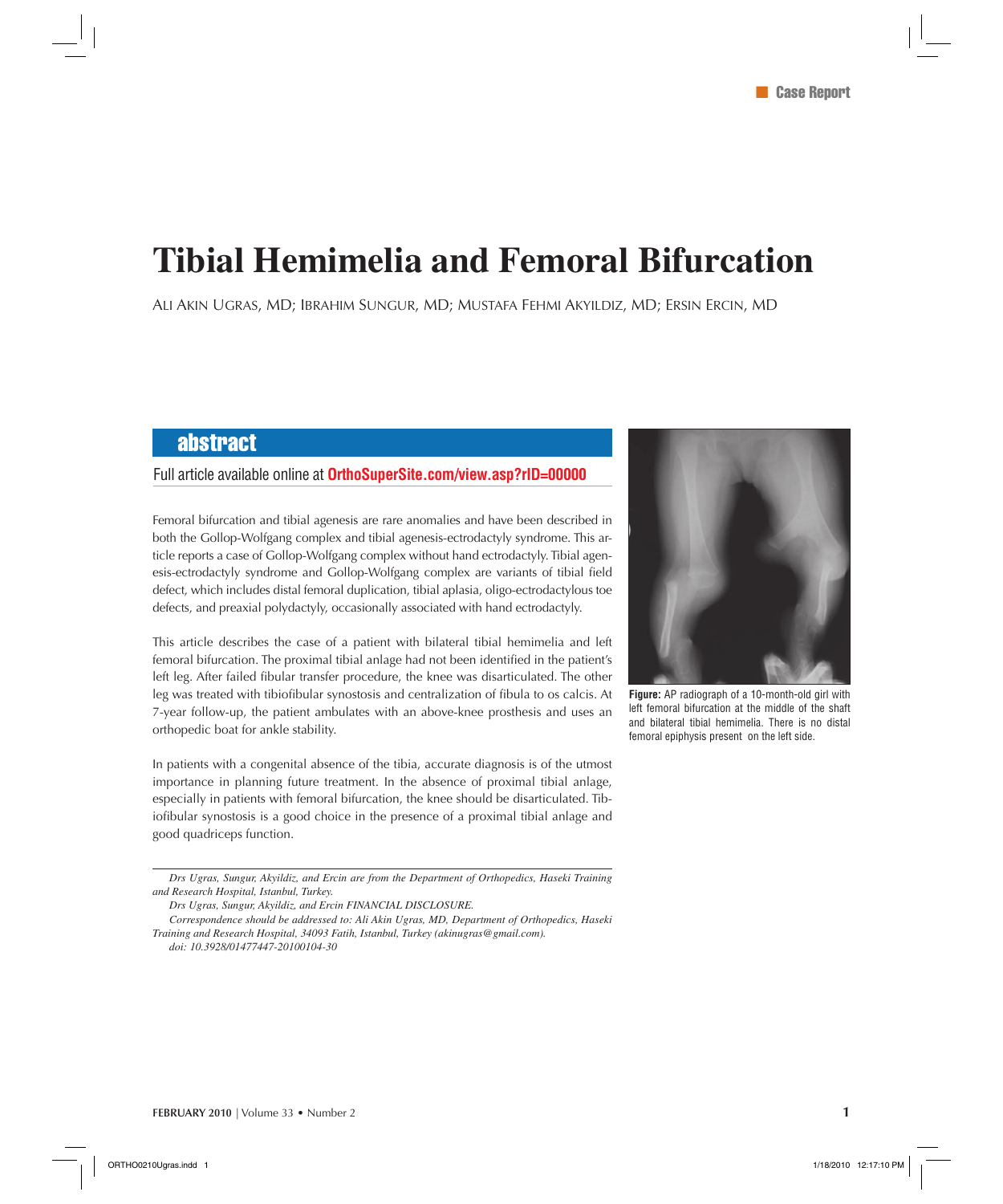tibial hemimelia is a rare anomaly causing marked leg shortening and severe equinovarus deformity of the foot.<sup>1</sup> The incidence of congenital deficiency of the tibia in the United States is approximately 1 per million live births.<sup>2</sup> Associated anomalies are common, such as skeletal abnormalities of the foot, polydactyly, femoral bifurcation, cleft hand, urogenital abnormalities, and radial hemimelia.3

Agenesis of the tibia with bifurcation of the distal femur is an extremely rare anomaly. Such patients can present with abnormalities in 1 or both legs, with or without upper limb involvement.4 Distal femoral bifurcation has been described in familial cases of tibial agenesis-ectrodactyly, and also as a part of Gollop-Wolfgang complex, which also includes tibial agenesis, hand (foot) ectrodactyly, and femoral bifurcation.4

Jones et al<sup>1</sup> classified tibial hemimelia based on initial radiographs. Four types of deformity were recognized. In type I, the tibia is not visible. In type 1a, the tibia is completely absent with a hypoplastic distal femoral end. In type 1b, a rudimentary

tibia articulates with a relatively normal distal femoral end. In type II, the proximal tibia is preserved with a short tibial segment, but the distal tibial end is absent. In type III, the proximal tibia is absent. In type IV, a short tibia with distal tibiofibular diastasis is present. $<sup>1</sup>$ </sup>

The treatment of femoral bifurcation is simple—to resect at its base. However, the treatment of tibial hemimelia is challenging. Amputation, fibular transfer, or reconstruction procedures are the alternative treatment options.<sup>5</sup> This article describes the results of our treatment and presents a case of Gollop-Wolfgang complex.

#### **CASE REPORT**

A 10-month-old girl presented with a grossly deformed left lower limb with a large anteromedial protuberance, just proximal to the knee. The fibula was palpable at the lateral aspect of both knee and ankle joints, but the tibia was not palpable at all. Both knees showed flexion deformity of 60°. Bilaterally, feet showed equinovarus deformity with all toes present. Radiographs demonstrated that the left femur

was divided in a Y-shaped fashion at the middle of the diaphysis. Total absence of tibia was noted bilaterally (Figure 1). During surgery, a proximal tibial anlage was found at the right knee along with the quadriceps tendon and patella. The right leg was classified as a type Ib longitudinal deficiency of the tibia, and the left leg was classified as type Ia.

At 1 year of age, the patient underwent fibular transfer procedures 3 months apart. Simultaneously, the bifurcated femur was resected. The right knee flexion contracture improved with a brace; however, the left knee remained with flexion deformity of 60°. Five months later, centralization of fibula to os calcis was performed at the right ankle. We suggested disarticulation of the left knee, but the family refused.

At 7 years of age, the patient was unable to walk. The left leg was disarticulated at the family's request.

At 8 years of age, the patient was ambulating with an above-knee prosthesis. Flexion deformity of the right knee was  $20^{\circ}$  (Figure 2). The right ankle was stiff with medial instability  $(10^{\circ})$ , and she required the use of an orthopedic boat for ankle stability.



**Figure 1:** AP radiograph of a 10-month-old girl with left femoral bifurcation at the middle of the shaft and bilateral tibial hemimelia. There is no distal femoral epiphysis present on the left side. Figure 2: AP (A) and lateral (B) radiographs of the right lower limb at 7-year follow-up. The fibula has hypertrophied and its proximal end is flared to articulate with the femur.